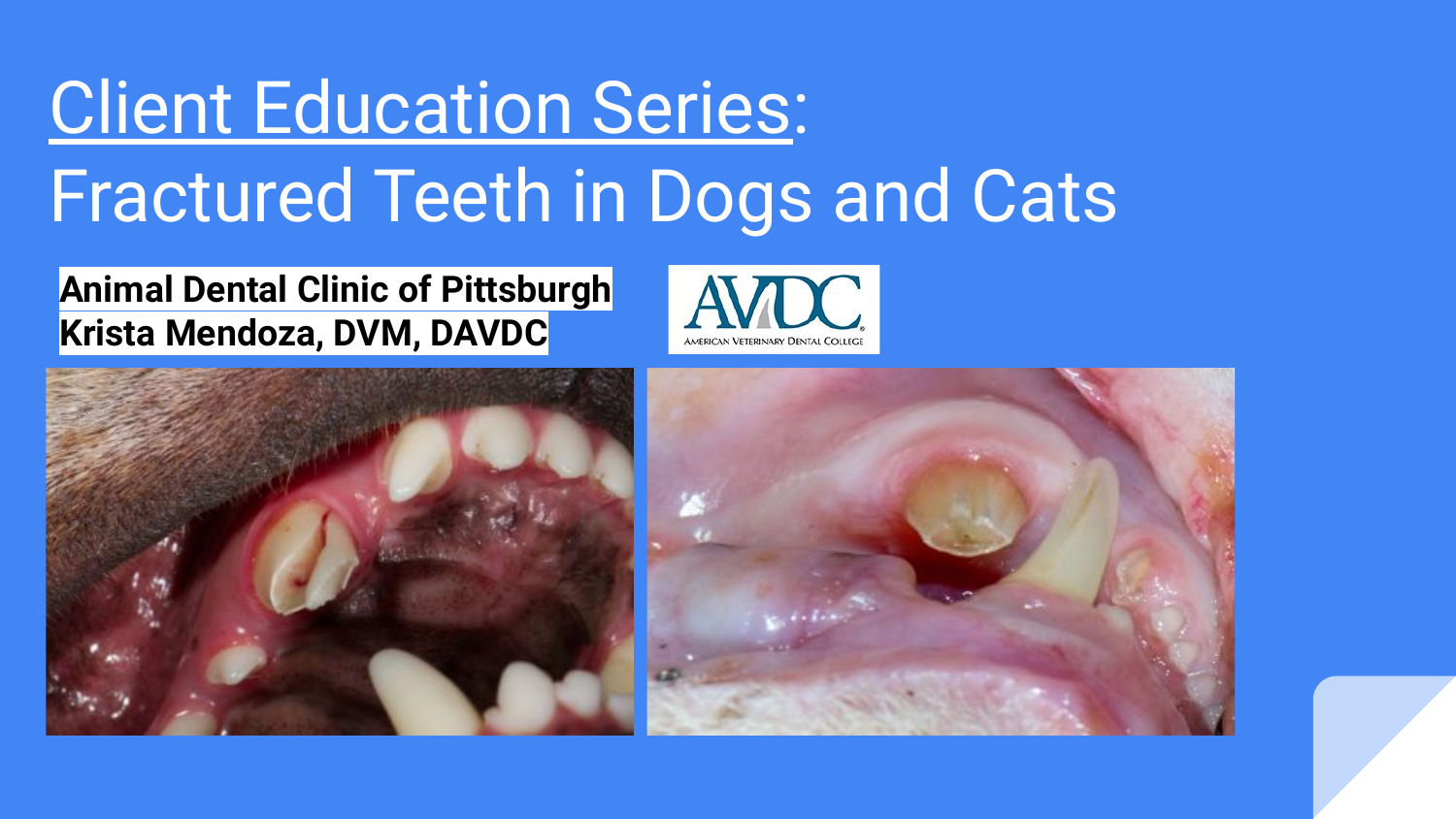## Basic layers of a tooth

Enamel - outer layer that is very thin, once it is gone it is gone, unable to regenerate

Dentin - middle part of tooth, can be regenerated if pulp is alive & healthy

Pulp - center of the tooth with nerves and blood supply that comes from the end of the root thru the bone

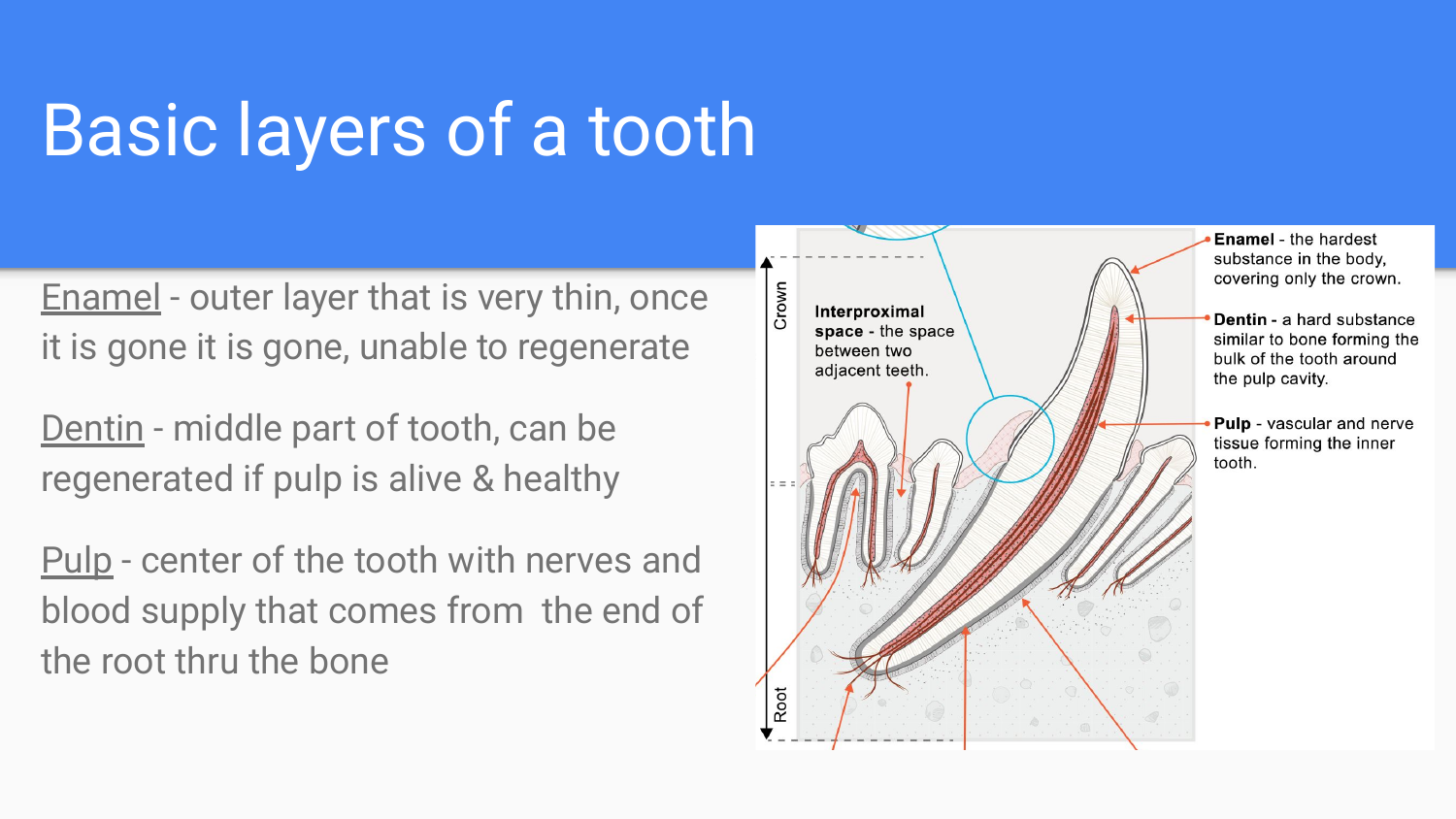## Types of tooth fractures

### Classified by:

- 1) what part of the tooth is broken: crown (above the gum) or root (below the gum)?
- 2) is the pulp open or closed? Complicated = pulp open \*\*\*Treatment Needed Uncomplicated = pulp closed

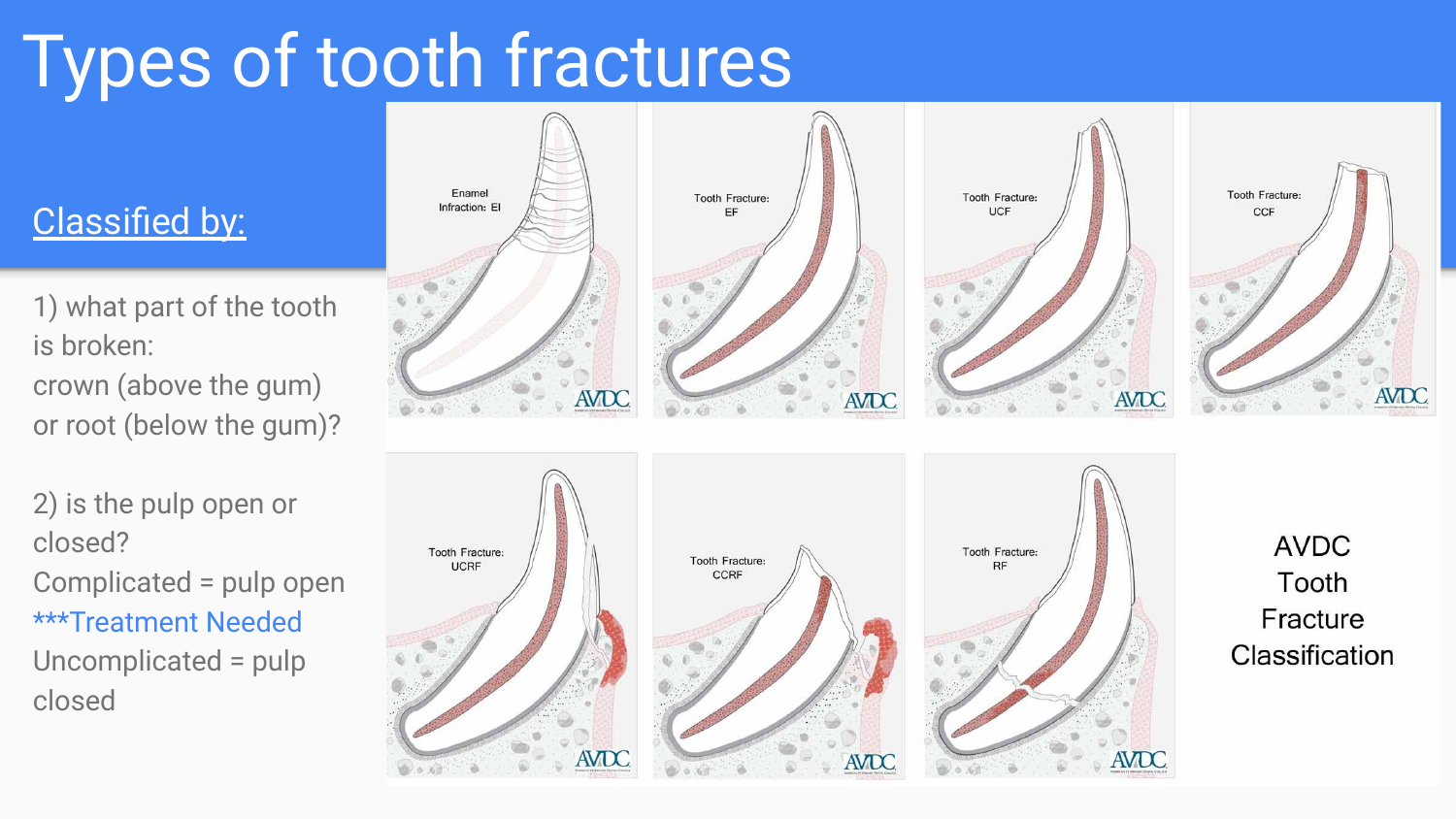## What happens to a tooth with an open pulp?

Once the pulp is exposed, it will die.

Bacteria from the mouth will enter the open pulp and set up infection.

The infection will build up inside the tooth and exit the end of the root into the bone, causing swelling and an abscess.

For the upper teeth, swelling occurs on the face.

For the lower teeth, swelling occurs under the jaw.

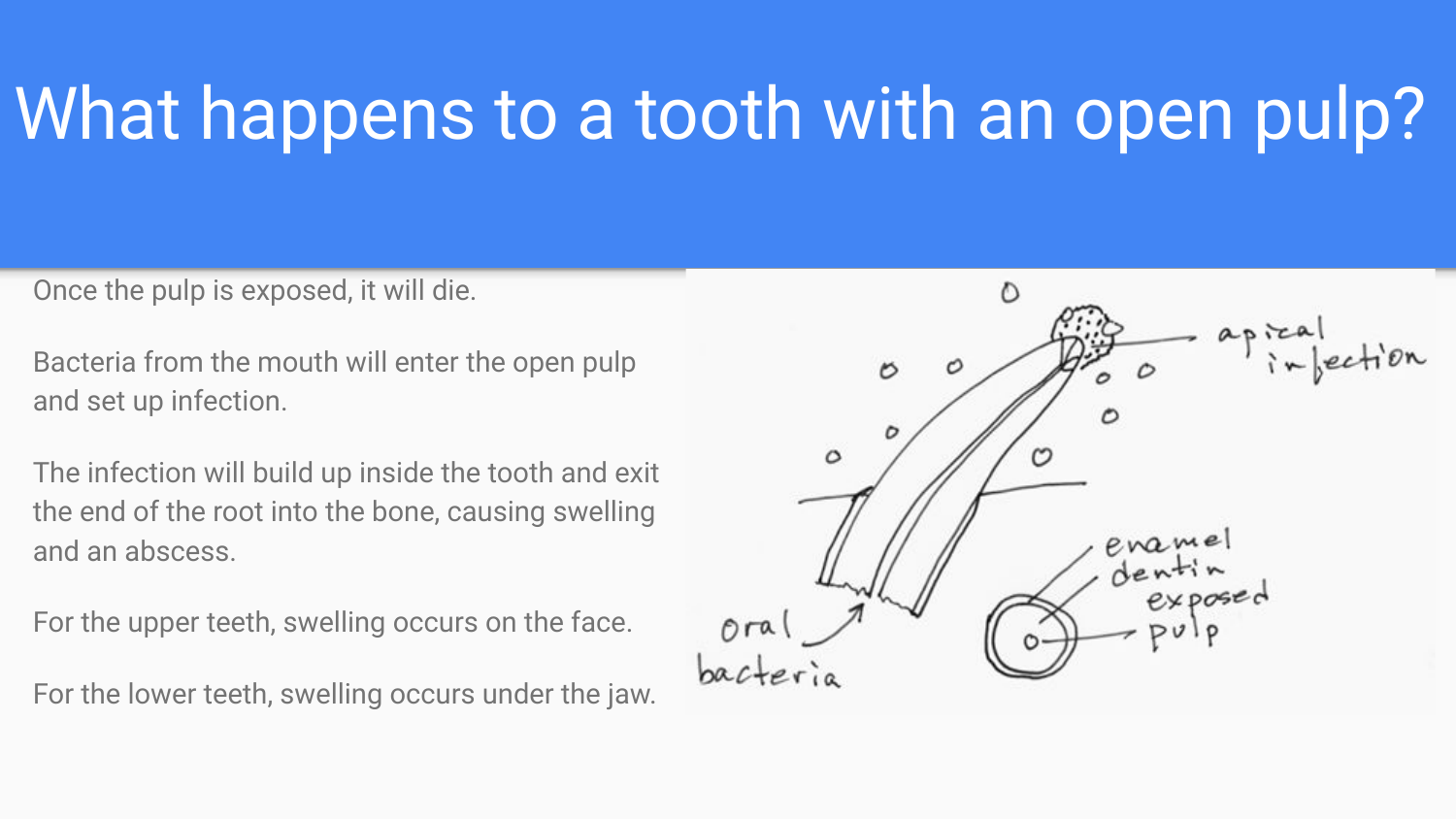## Why should we treat a fractured tooth with an open pulp?



# **TO PREVENT**

 **INFECTION**

**AND PAIN**

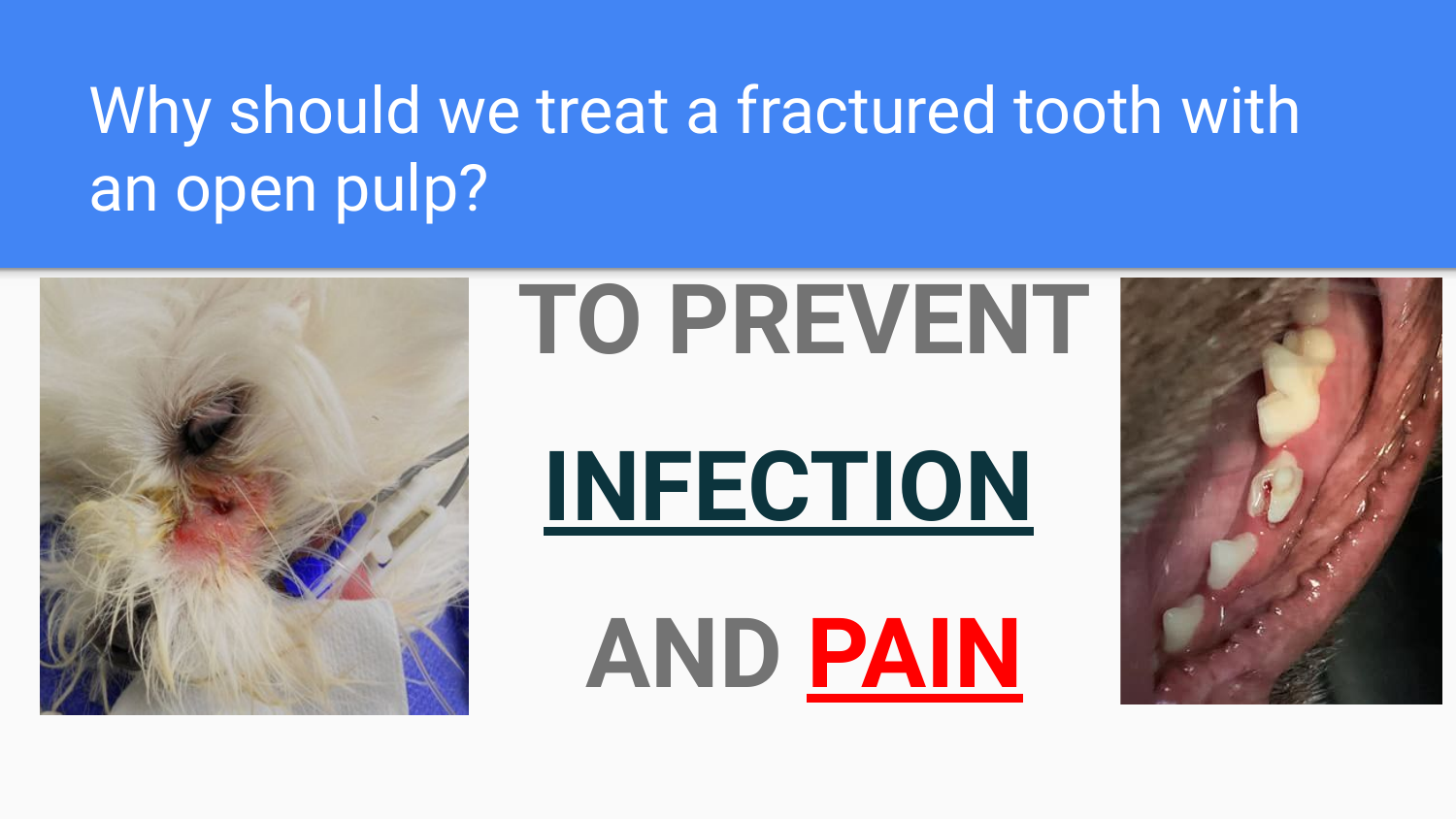### What causes pain with a fractured tooth?

- 1) If the tooth breaks and exposes a vital (alive) pulp, the sensitive nerves are open to the oral cavity which can be painful.
- 2) Over time, the pulp will die and the concern shifts from nerve pain to pain associated with swellings and abscess formation.
- 3) Antibiotics and pain medications can be prescribed to treat for the short-term, but long-term treatment with root canal therapy or extraction is advised. The diseased tooth is the source of infection, and unless it is directly treated or removed, the worry is that the abscess and swelling will continue to recur.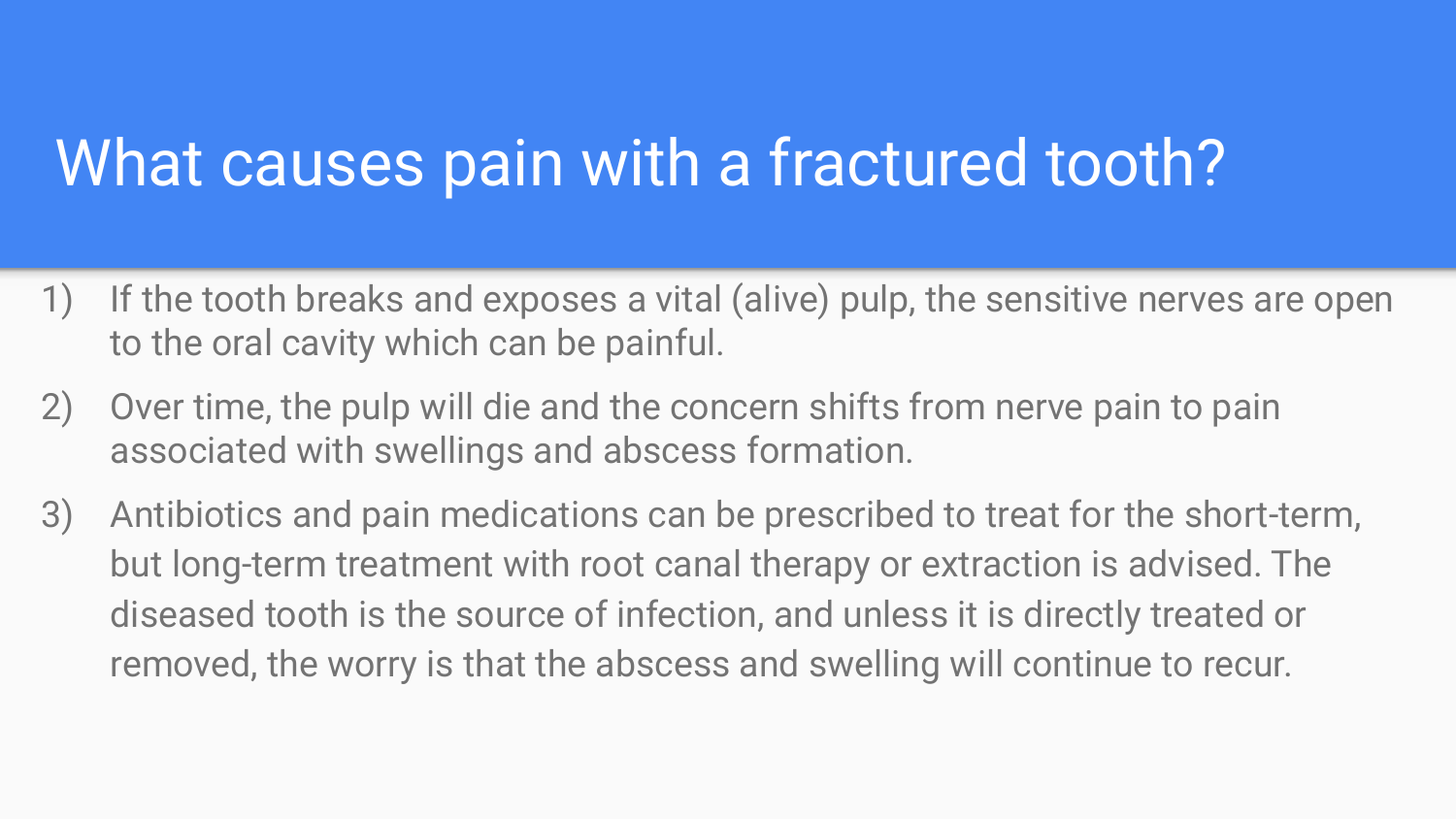### Possible signs of oral pain in dogs & cats

#### Drooling

- Chewing on one side of the mouth
- Avoiding hard food and treats only chewing soft items Pawing at the mouth
- Trying to eat but dropping food
- Decreased grooming, especially cats
- Behavior changes

Dogs and cats are much braver than people and often do not show signs of dental pain.

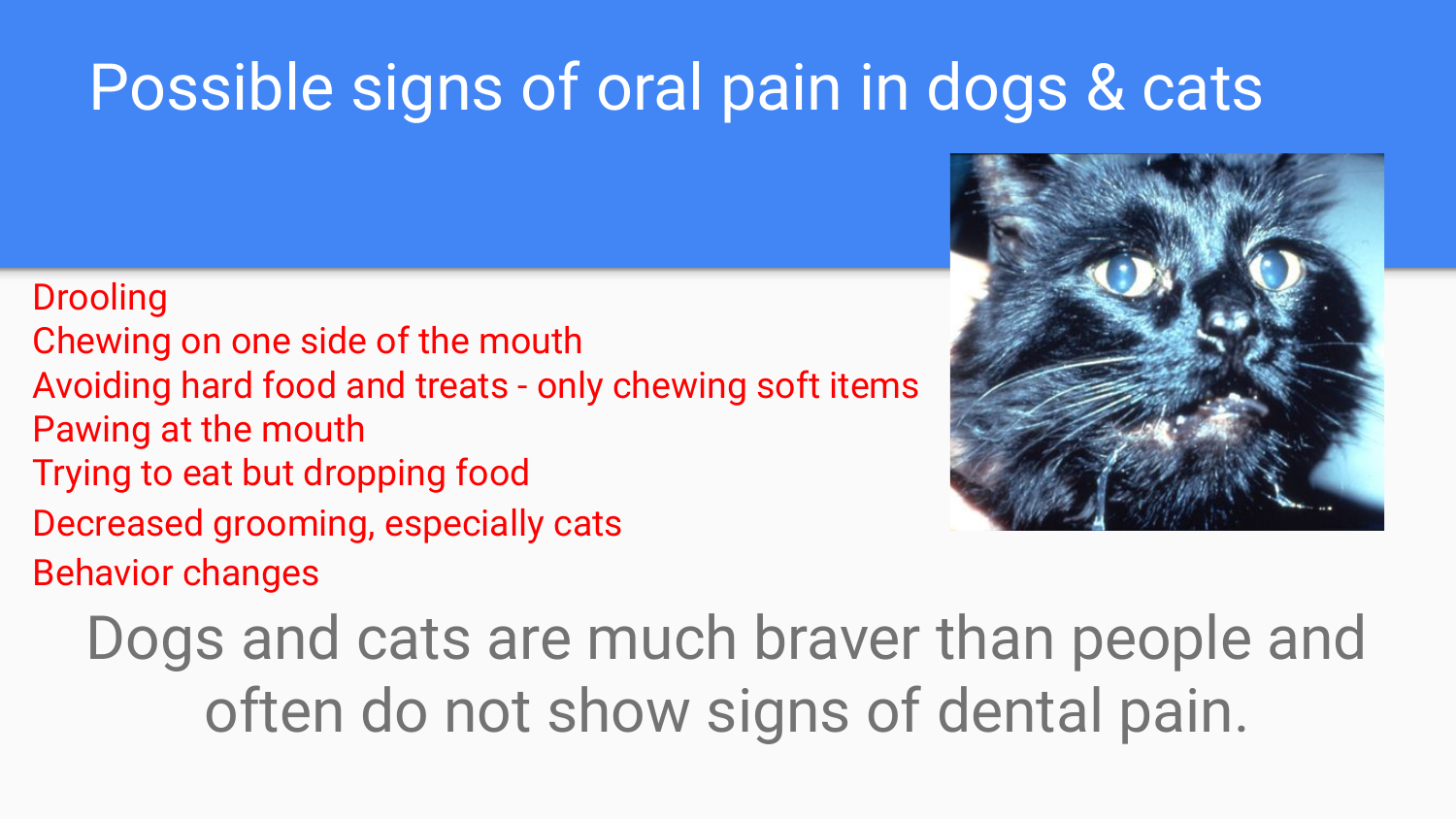## Treatment options for fractured teeth WITH pulp exposure

- 1) Vital Pulpotomy (only done in very select cases)
- 2) Conventional Root Canal Therapy
- 3) Surgical Root Canal Therapy done if Conventional root canal therapy fails
- 4) Extraction



\*\*Root canal and Extraction are the most common treatments for fractured teeth with open pulp canals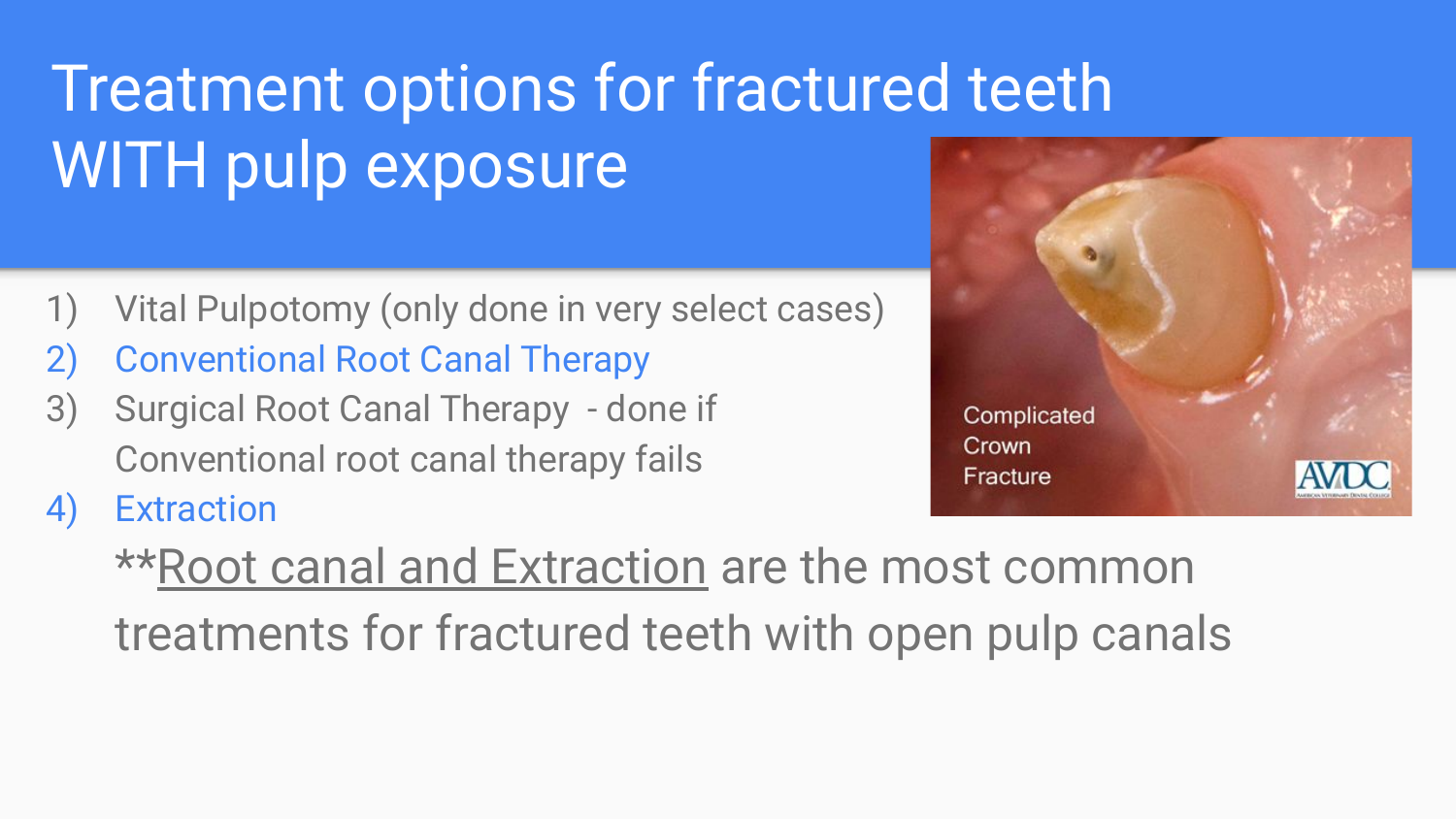### Vital Pulpotomy- only done in very select cases

The Procedure: Only part of the pulp is removed and a dressing is placed over the exposed pulp in an attempt to keep the tooth alive so it continues to mature and strengthen over time (green arrows show material at top)

94% success rate

Types of cases:

Very young animals with immature pulp or with an open apex (end of root) - typically under 18 months of age

Cases where the lower jaw is shorter than normal and the height of the lower canine teeth is reduced to prevent them from hitting the roof of the mouth.

In very recent fractures with an open pulp, but there is concern for bacterial contamination into the pulp with time.

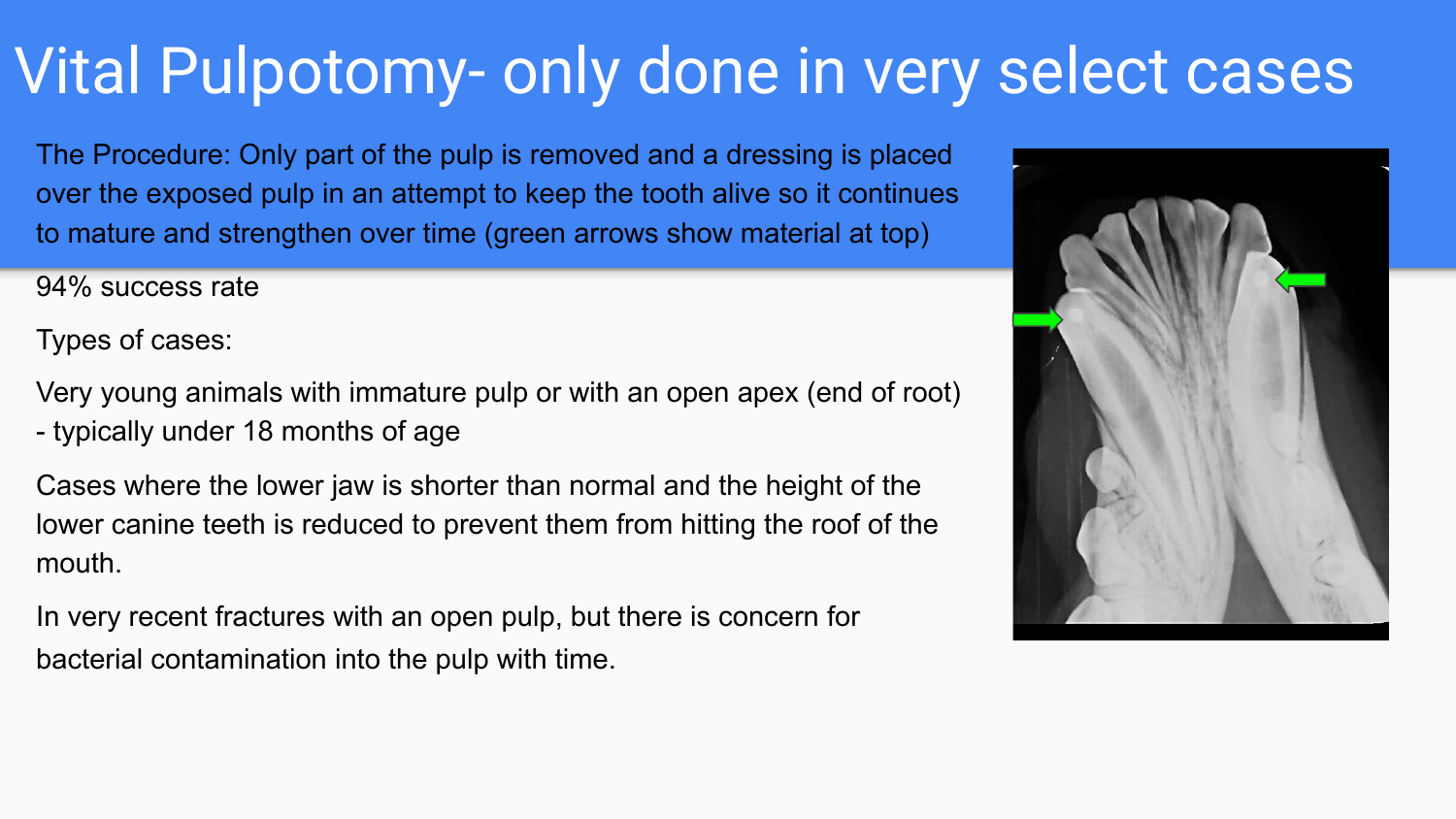## Root Canal Therapy in dogs and cats Pros and Cons

#### The benefits of root canal therapy:

- 1) Preserve the structure and function of the tooth
- 2) Less invasive than an extraction
- 3) 95% successful in eliminating pain and infection

#### The drawbacks with root canal therapy:

- 1) Risk of refracture, the tooth is more brittle without its blood supply
- NOTE: the upper fourth premolar tooth has a very high rate of re-fracture, up to 75%
- 2) Risk of failure due to continued infection
- 3) Needs follow-up with sedated or anesthetized recheck radiographs yearly, sooner if any problems noted, and daily monitoring of the tooth

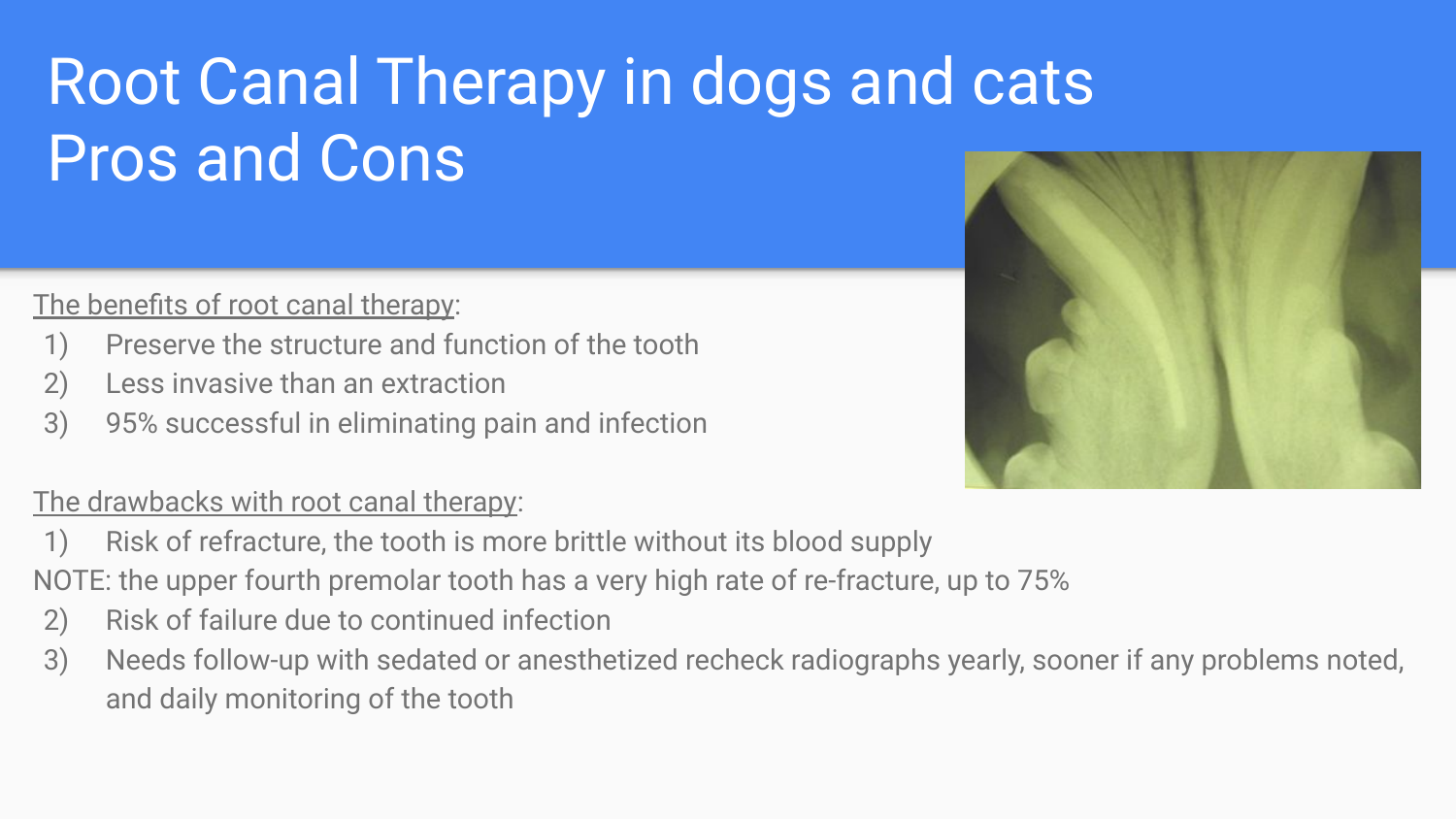### Root Canal Therapy - what is involved?

- 1) Dental Radiographs are needed to determine if the tooth is a good candidate
- 2) Dental burs are used to open the tooth so that our instruments can fit inside
- 3) Dental broaches and files are used to remove the pulp and clean and shape the canal
- 4) A rubbery material called gutta percha is used to fill the canal and seal it from further infection
- 5) A very tough, tooth-colored restoration is placed inside the openings to seal up the access holes



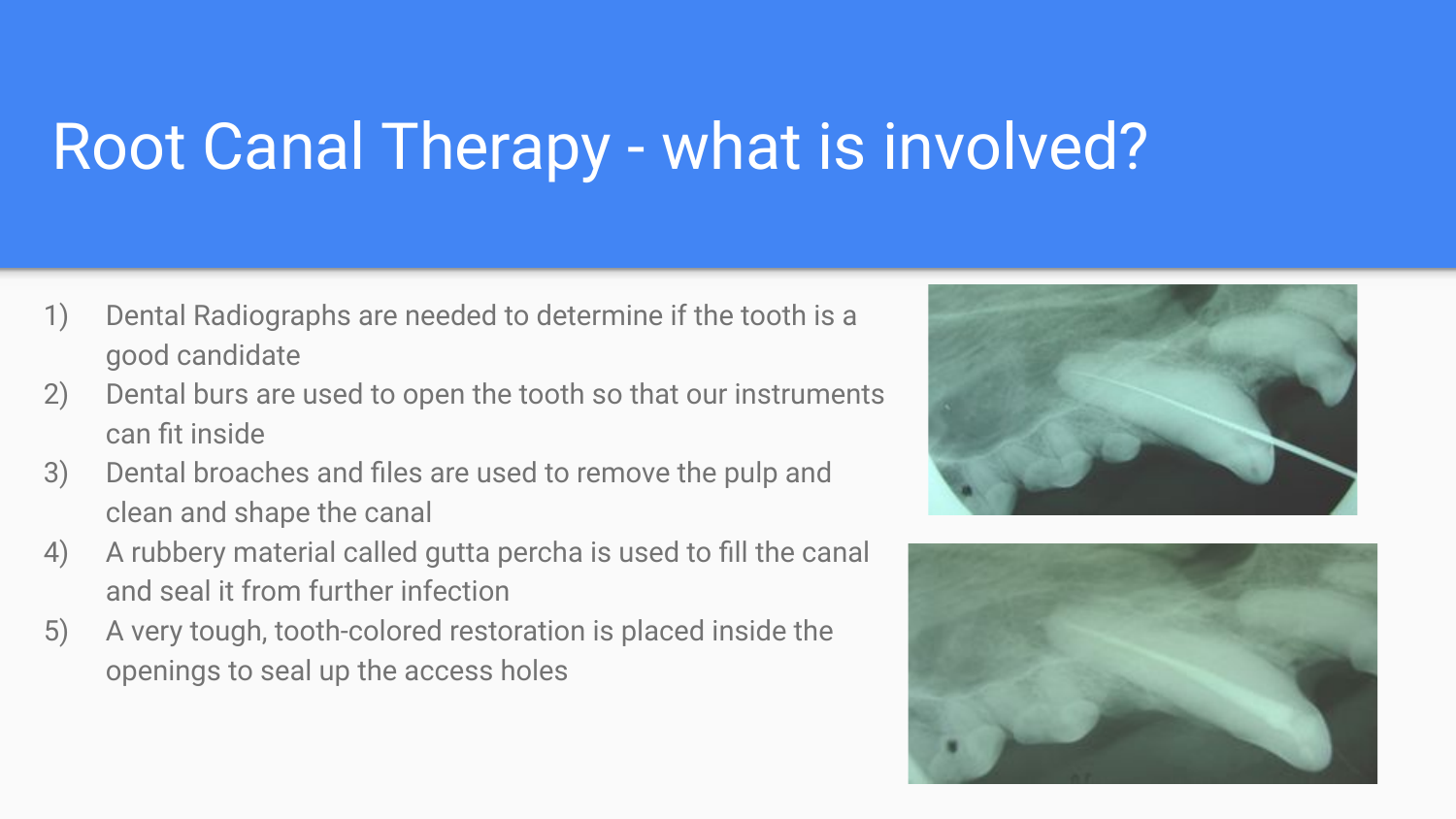## Extraction (complete removal of the tooth including all roots) Pros and Cons

### The benefits of extraction:

- 1) Eliminate pain and infection
- 2) Once the site is healed, there is no further follow up
- 3) This is my advised treatment for teeth causing facial or jaw swellings and draining tracts

#### The drawbacks of extraction:





- 1) More invasive than root canal (surgical procedure) nerve blocks and pain medications are used to manage both during and after procedure
- 2) Loss of tooth structure typically not an issue in dogs or cats (the other teeth do not shift or move, maintain good function even without teeth, occasional tongue "loll" if removing a lower canine tooth where tongue goes to the side)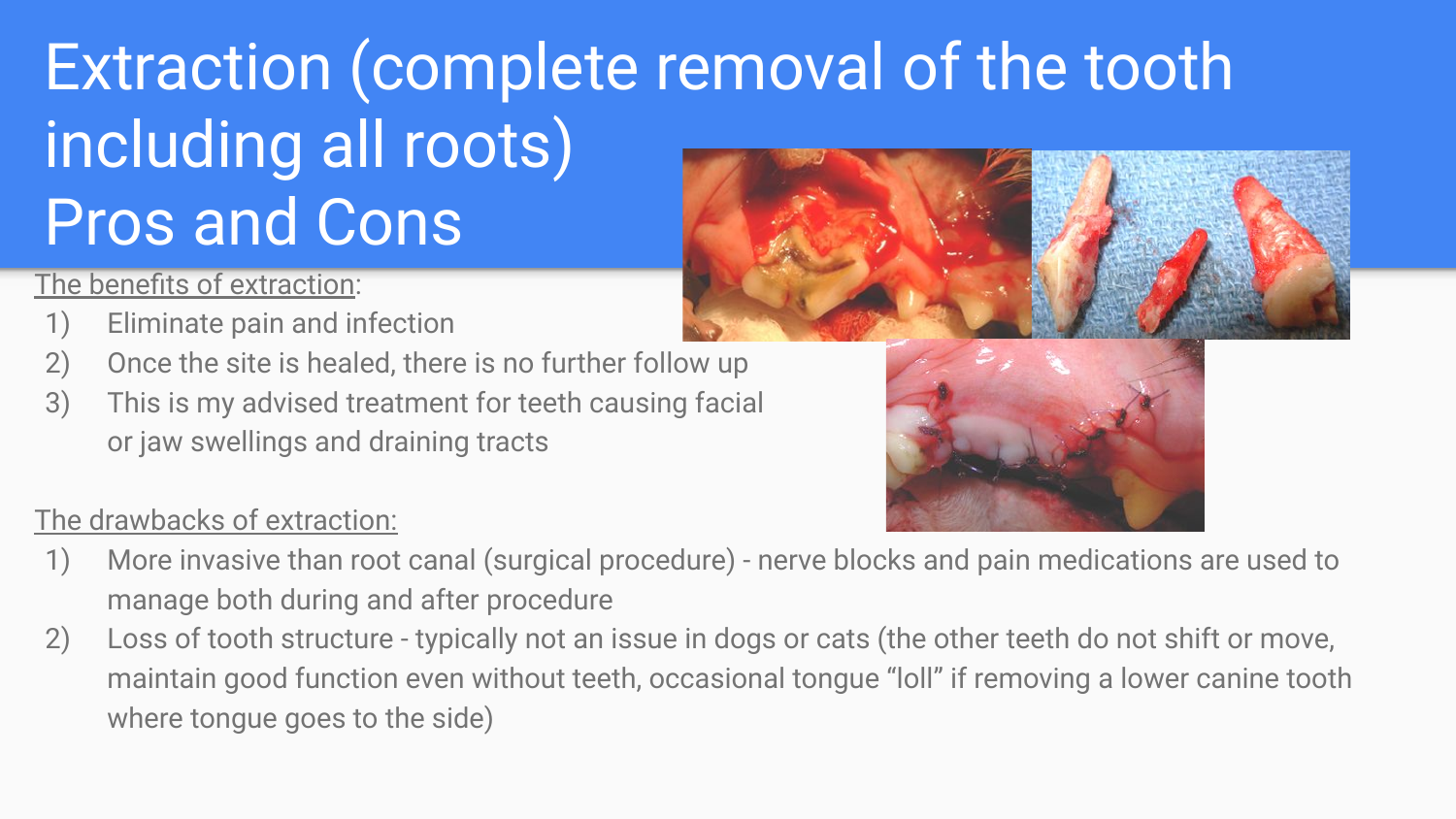## Treatment options for fractured teeth WITHOUT pulp exposure

- 1) Dental radiographs are still necessary to make sure the fractured tooth is still healthy - if signs of endodontic (inside the tooth) disease, even without an open pulp, the tooth should be treated with root canal or extraction
- 2) If the tooth is healthy and there is NO pulp exposure, bonding can be done to seal the dentin, decrease sensitivity, and smooth the surface
- 3) The outer part of the bonding will wear off over time and care will be needed to change chewing habits to avoid further damage to the tooth